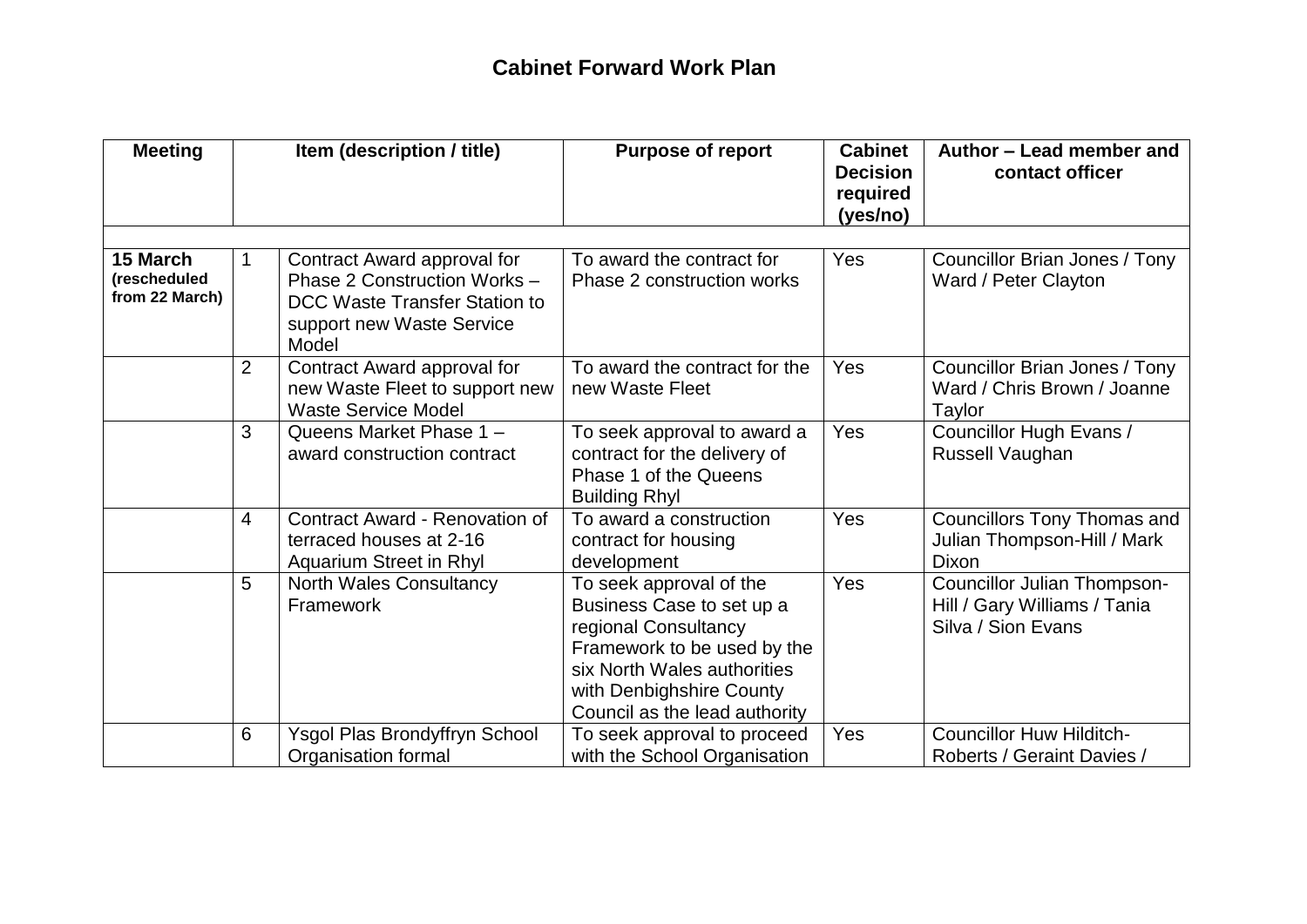| <b>Meeting</b> |                | Item (description / title)                     | <b>Purpose of report</b>                                                                                                                                    | <b>Cabinet</b><br><b>Decision</b><br>required<br>(yes/no) | Author - Lead member and<br>contact officer      |  |
|----------------|----------------|------------------------------------------------|-------------------------------------------------------------------------------------------------------------------------------------------------------------|-----------------------------------------------------------|--------------------------------------------------|--|
|                |                | consultation proposal                          | process in respect to relocate<br>Ysgol Plas Brondyffryn to a<br>new site in Denbigh and<br>increase its capacity from<br>140 to 220 from September<br>2024 |                                                           | James Curran / Lisa<br>Walchester                |  |
|                | $\overline{7}$ | Items from Scrutiny Committees                 | To consider any issues<br>raised by Scrutiny for<br>Cabinet's attention                                                                                     | <b>Tbc</b>                                                | <b>Scrutiny Coordinator</b>                      |  |
|                |                |                                                |                                                                                                                                                             |                                                           |                                                  |  |
| 26 April       | 1              | <b>Finance Report</b>                          | To update Cabinet on the<br>current financial position of<br>the Council                                                                                    | <b>Tbc</b>                                                | Councillor Julian Thompson-<br>Hill / Steve Gadd |  |
|                | $\overline{2}$ | Items from Scrutiny Committees                 | To consider any issues<br>raised by Scrutiny for<br>Cabinet's attention                                                                                     | <b>Tbc</b>                                                | <b>Scrutiny Coordinator</b>                      |  |
|                |                |                                                |                                                                                                                                                             |                                                           |                                                  |  |
| 7 June         | 1              | <b>Council Performance Self-</b><br>Assessment | To consider the Council's<br>self-assessment of its<br>performance in delivering<br>against the council's strategic<br>plan and services                    | <b>Tbc</b>                                                | <b>Iolo McGregor</b>                             |  |
|                | $\overline{2}$ | <b>Finance Report</b>                          | To update Cabinet on the<br>current financial position of                                                                                                   | <b>T</b> bc                                               | <b>Steve Gadd</b>                                |  |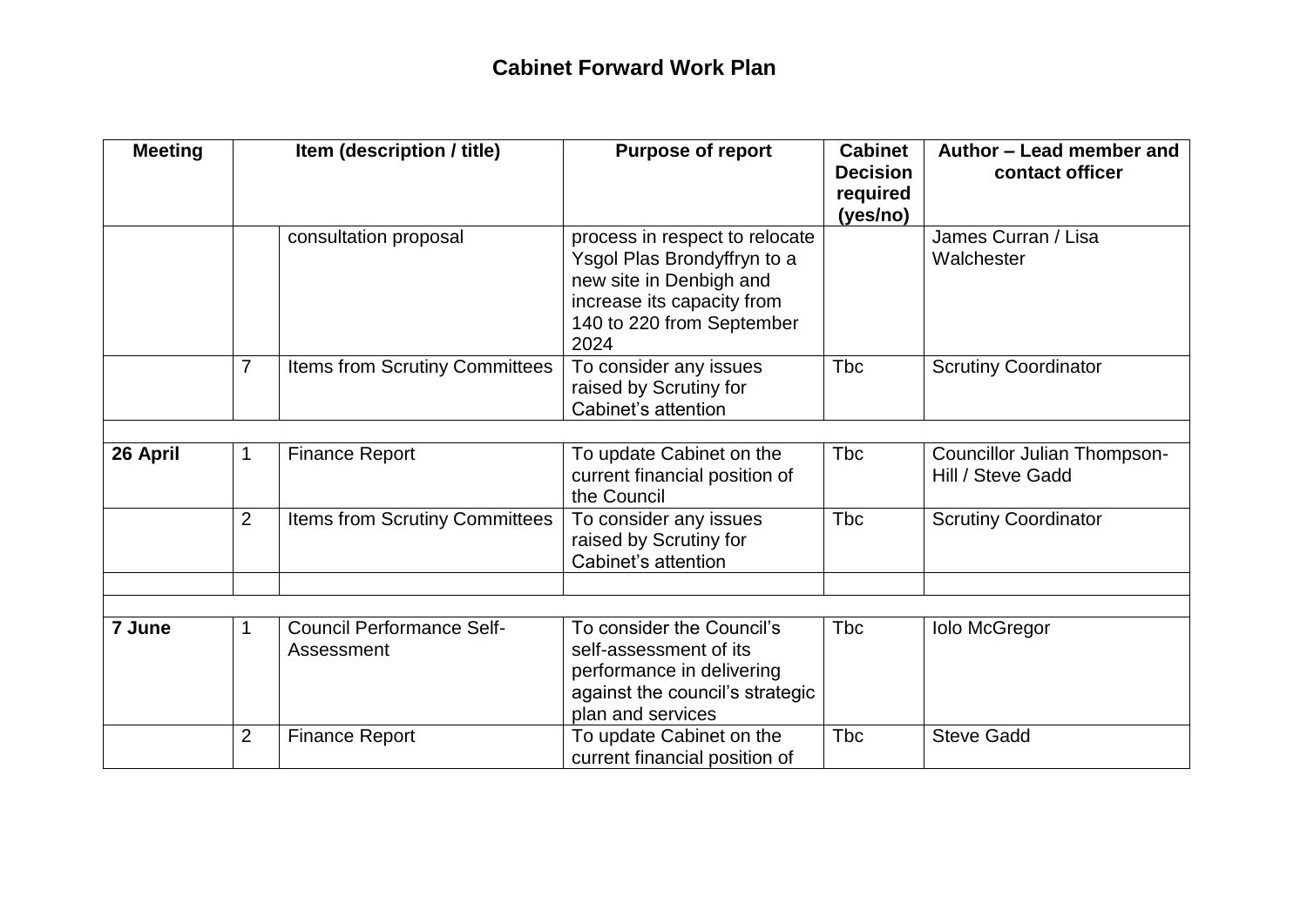| <b>Meeting</b> | Item (description / title) |                                | <b>Purpose of report</b>                                                 | <b>Cabinet</b><br><b>Decision</b><br>required<br>(yes/no) | Author - Lead member and<br>contact officer |
|----------------|----------------------------|--------------------------------|--------------------------------------------------------------------------|-----------------------------------------------------------|---------------------------------------------|
|                |                            |                                | the Council                                                              |                                                           |                                             |
|                | 3                          | Items from Scrutiny Committees | To consider any issues<br>raised by Scrutiny for<br>Cabinet's attention  | <b>Tbc</b>                                                | <b>Scrutiny Coordinator</b>                 |
|                |                            |                                |                                                                          |                                                           |                                             |
|                |                            |                                |                                                                          |                                                           |                                             |
| 26 July        |                            | <b>Finance Report</b>          | To update Cabinet on the<br>current financial position of<br>the Council | <b>Tbc</b>                                                | <b>Steve Gadd</b>                           |
|                | $\overline{2}$             | Items from Scrutiny Committees | To consider any issues<br>raised by Scrutiny for<br>Cabinet's attention  | <b>Tbc</b>                                                | <b>Scrutiny Coordinator</b>                 |
|                |                            |                                |                                                                          |                                                           |                                             |

## **FUTURE ITEMS**

| <b>22 Nov</b> | $\pm$ Council Performance Update – July to $\pm$ T | To consider the Council's performance in delivering | lolo McGregor |
|---------------|----------------------------------------------------|-----------------------------------------------------|---------------|
|               | September                                          | against the council's strategic plan and services   |               |

## *Note for officers – Cabinet Report Deadlines*

| <b>Meeting</b> | <b>Deadline</b> | <b>Meeting</b> | <b>Deadline</b>             | <b>Meeting</b> | <b>Deadline</b> |
|----------------|-----------------|----------------|-----------------------------|----------------|-----------------|
|                |                 |                |                             |                |                 |
| March          | <b>March</b>    | April          | <b>8 April</b><br>$\bullet$ | June           | 20 May          |